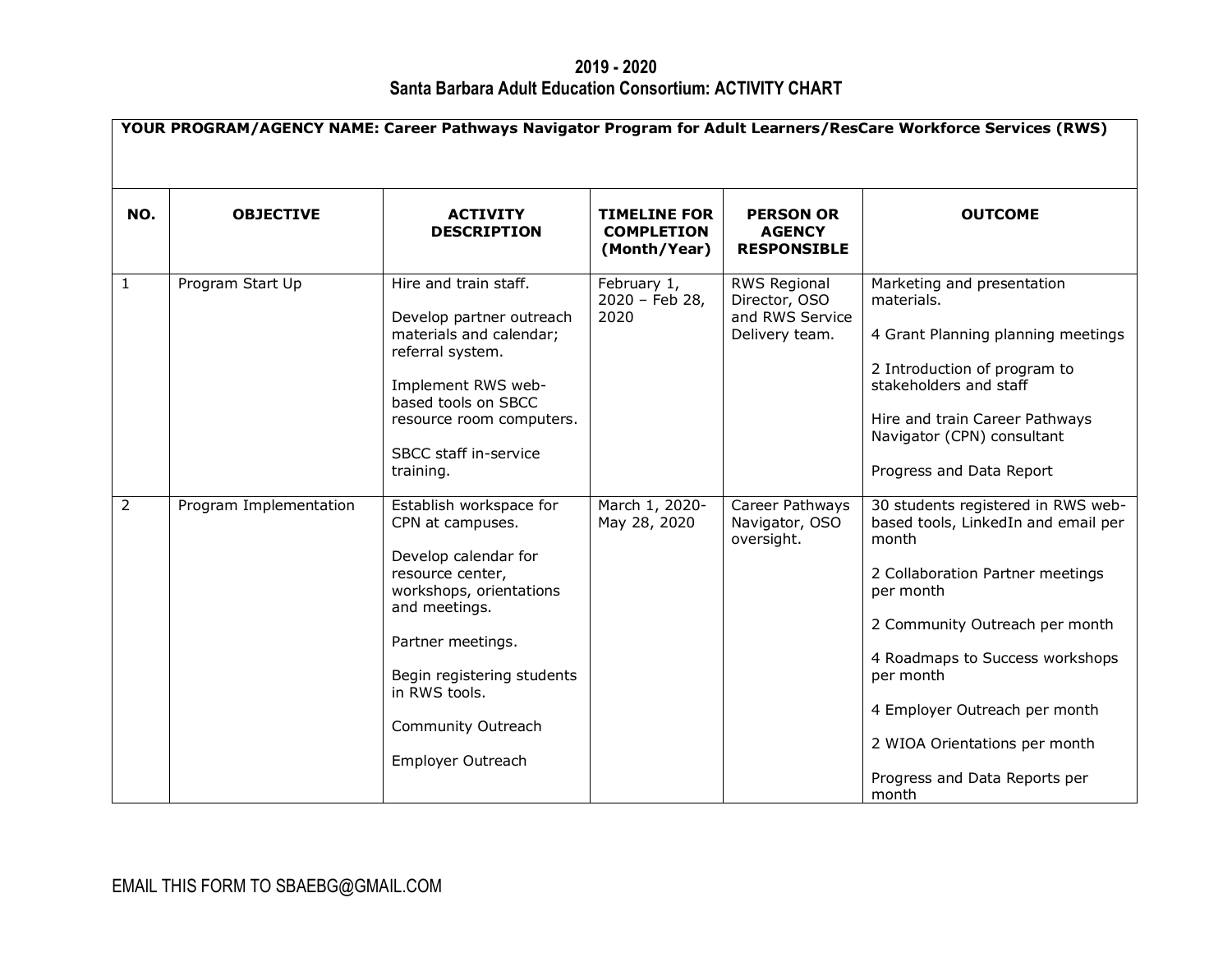**2019 - 2020 Santa Barbara Adult Education Consortium: ACTIVITY CHART**

| 3 | Program Services | RWS registration into                                                     | June 1, 2020-                           | Career Pathways                                 | 30 RWS registration into web-based                                                     |
|---|------------------|---------------------------------------------------------------------------|-----------------------------------------|-------------------------------------------------|----------------------------------------------------------------------------------------|
|   |                  | web-based tools and other<br>supportive services                          | June 30, 2020                           | Navigator, OSO<br>oversight.                    | tools and other supportive services<br>per month                                       |
|   |                  | <b>WIOA Orientations</b><br>Roadmaps to Success                           |                                         |                                                 | 2 WIOA Orientations per month                                                          |
|   |                  | Workshops                                                                 |                                         |                                                 | 4 Roadmaps to Success Workshops                                                        |
|   |                  | Partner Meetings                                                          |                                         |                                                 | 2 Collaborative Partner Meetings<br>per month                                          |
|   |                  | Roadmaps to Success<br>Workshops                                          |                                         |                                                 | 2 Community Outreach Meetings                                                          |
|   |                  | Community Outreach                                                        |                                         |                                                 | 1 Employer Job Fair                                                                    |
|   |                  | Employer Outreach                                                         |                                         |                                                 | Progress and Data Reports                                                              |
| 4 | Program Services | RWS registration into<br>web-based tools and other<br>supportive services | July 1, 2020 -<br>December 2020         | Career Pathways<br>Navigator, OSO<br>oversight. | 30 RWS registration into web-based<br>tools and other supportive services<br>per month |
|   |                  | <b>WIOA Orientations</b>                                                  |                                         |                                                 | 2 WIOA Orientations per month                                                          |
|   |                  | Partner Meetings                                                          |                                         |                                                 | 2 Collaborative Partner Meetings<br>per month                                          |
|   |                  | Roadmaps to Success<br>Workshops                                          |                                         |                                                 | 2 Community Outreach Meetings                                                          |
|   |                  | Community Outreach                                                        |                                         |                                                 | 4 Roadmaps to Success Workshops<br>per month                                           |
|   |                  | Employer Outreach                                                         |                                         |                                                 |                                                                                        |
|   |                  |                                                                           |                                         |                                                 | Progress and Data Reports per<br>month                                                 |
| 5 | Program Services | RWS registration into<br>web-based tools and other<br>supportive services | January 1,<br>2021- January<br>30, 2021 | Career Pathways<br>Navigator, OSO<br>oversight. | 30 RWS registration into web-based<br>tools and other supportive services<br>per month |
|   |                  | <b>WIOA Orientations</b>                                                  |                                         |                                                 | 2 WIOA Orientations per month                                                          |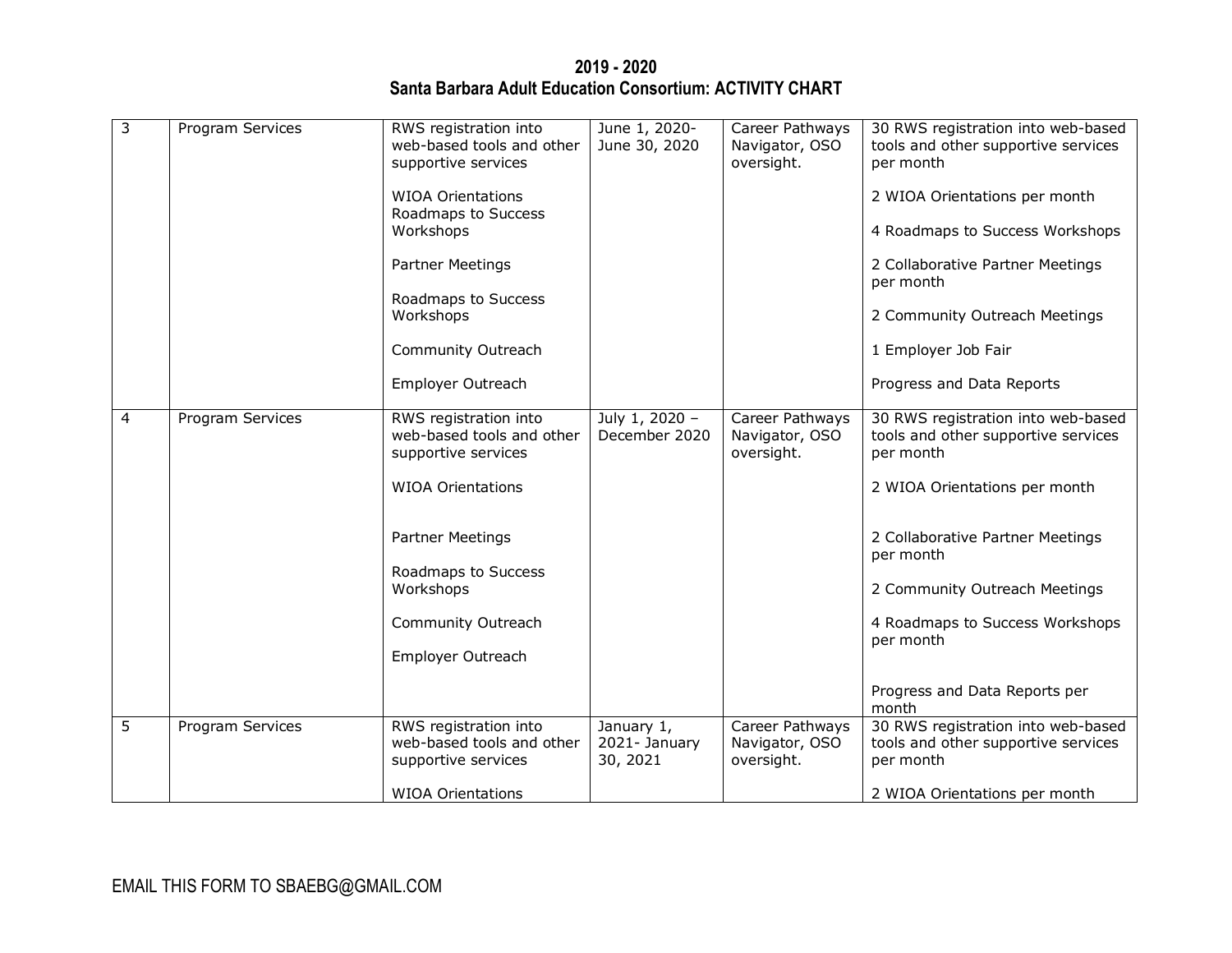**2019 - 2020 Santa Barbara Adult Education Consortium: ACTIVITY CHART**

|   |                  | Partner Meetings<br>Roadmaps to Success<br>Workshops<br>Community Outreach<br>Job Fair                                                                                                                   |                                        |                                                 | 4 Collaborative Partner Meetings<br>per month<br>4 Roadmaps to Success Workshops<br>per month<br>1 Employer Job Fair<br>Progress and Data Reports per<br>month                                                                                                                                                              |
|---|------------------|----------------------------------------------------------------------------------------------------------------------------------------------------------------------------------------------------------|----------------------------------------|-------------------------------------------------|-----------------------------------------------------------------------------------------------------------------------------------------------------------------------------------------------------------------------------------------------------------------------------------------------------------------------------|
| 6 | Program Services | RWS registration into<br>web-based tools and other<br>supportive services<br><b>WIOA Orientations</b><br>Partner Meetings<br>Roadmaps to Success<br>Workshops<br>Employer Outreach<br>Community Outreach | February 1,<br>2021- April 30,<br>2021 | Career Pathways<br>Navigator, OSO<br>oversight. | 30 RWS registration into web-based<br>tools and other supportive services<br>per month<br>2 WIOA Orientations per month<br>2 Collaborative Partner Meetings<br>per month<br>2 Community Outreach<br>4 Roadmaps to Success Workshops<br>per month<br>4 Employer Outreach per month<br>Progress and Data Reports per<br>month |
| 7 | Program Services | RWS registration into<br>web-based tools and other<br>supportive services<br><b>WIOA Orientations</b><br>Partner Meetings                                                                                | May 1, 2021-<br>June 30, 2021          | Career Pathways<br>Navigator, OSO<br>oversight. | 30 RWS registration into web-based<br>tools and other supportive services<br>per month<br>2 WIOA Orientations per month<br>2 Collaborative Partner Meetings<br>per month                                                                                                                                                    |